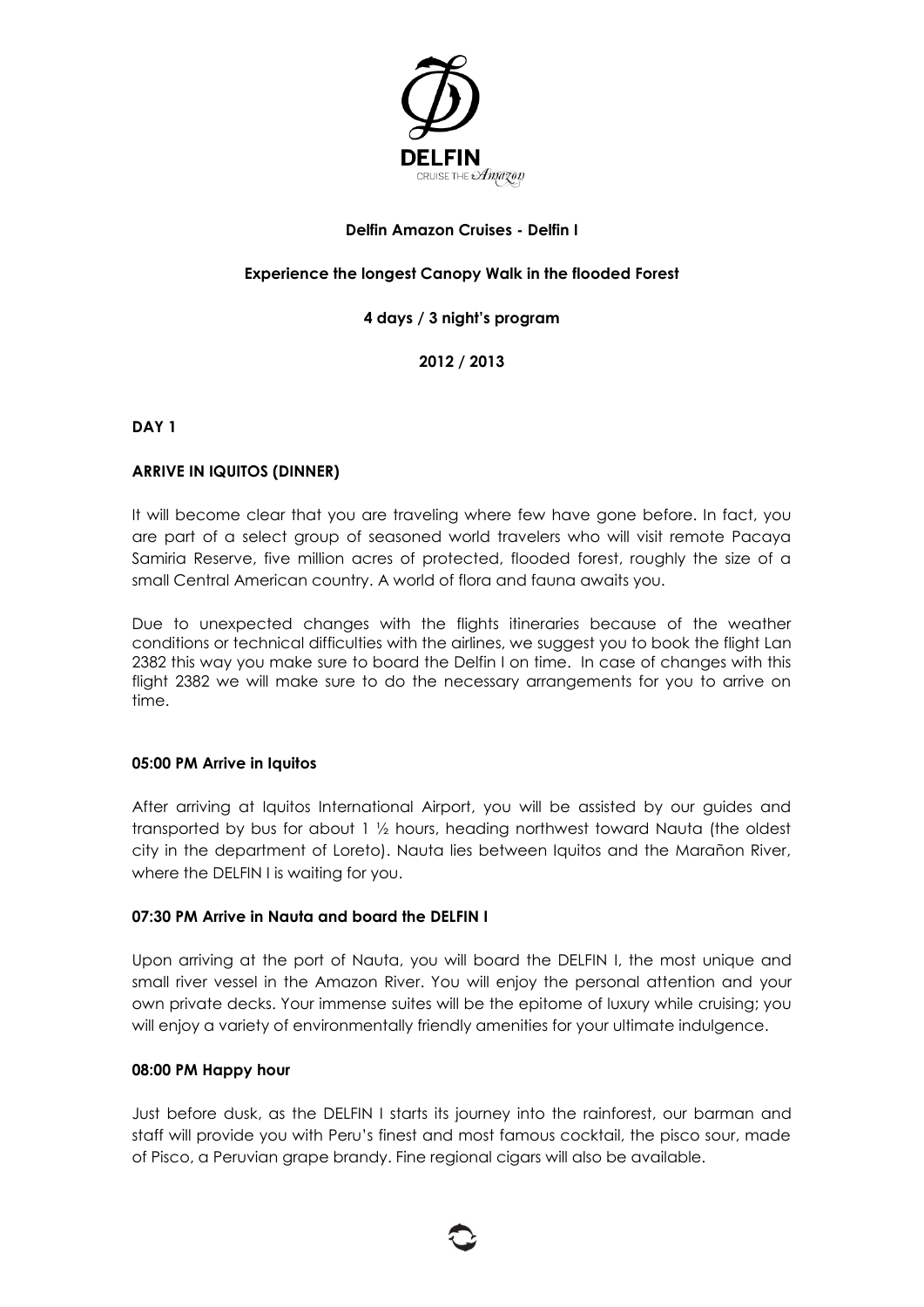

### **08:30 PM Dinner**

Dinner is served in our cozy dining room located at the back of the ship's second deck. Because of its cultural diversity, Peruvian cuisine is considered one of the world's finest, making the country an attractive culinary destination. Aside from providing you with your first rainforest adventure, the Delfin is also a unique culinary experience, offering the best of Amazonian-Peruvian cuisine in a cosmopolitan gourmet setting. Our chef prides himself in serving dishes in different styles and seasoned with a wide variety of herbs and spices, as well as exotic fruits.

### **09:30 PM Briefing and time to relax**

On the top observation deck, our guides will use charts and short videos displayed on our flat LCD screen to conduct a brief orientation, outlining details of your journey, including the places you will visit, the wildlife you will see, as well as a summary of the history and geography of the Amazon basin.

Finally, under the beauty of an Amazonian night filled with hundreds of stars or perhaps a full moon, and wafted by the gentle breeze of the rainforest, our multitalented staff will entertain you with a little live music.

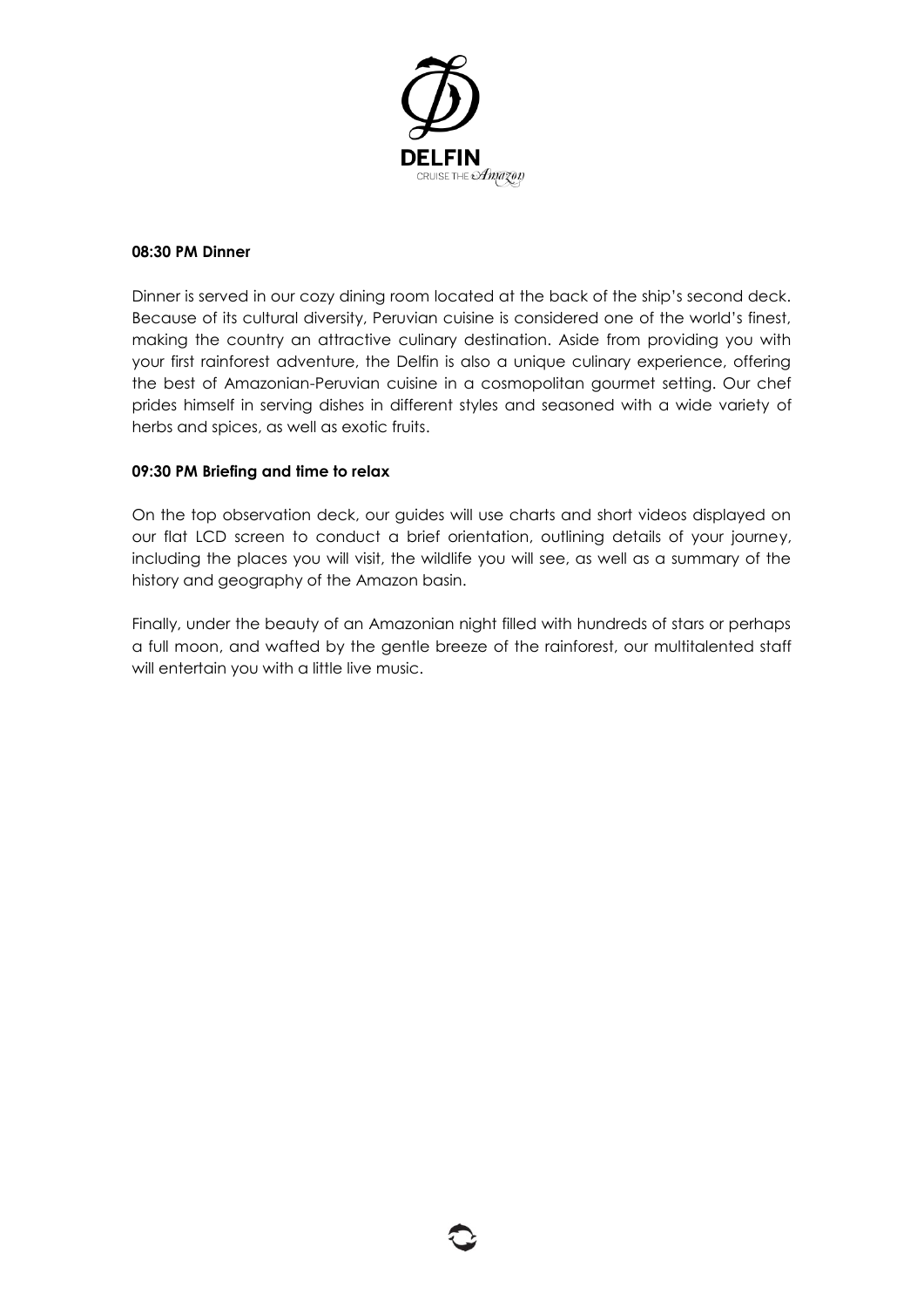

# **DAY 2**

# **SAN ISIDRO FLOODED FOREST HIKE & YANAYACU/PUCATE RIVER (BREAKFAST – LUNCH – DINNER)**

On your first morning with us we will recommend and early activity to explore one of the most important zones of the Pacaya Samiria National Reserve. Early rising is always rewarding and wildlife is abundant and very active. We will offer an early morning bird watching experience just before breakfast for those who will like to get up with sunrise. Wake up call will be at 5:30 only for those who dare!

# **07:00 AM Breakfast – Buffet**

# **08:00 AM Hiking at San Isidro:**

Today we will hike through this pristine and unique flooded ecosystem, passing through a classic tropical rainforest with emergent trees and canopy trees reaching up to 55 meters in height. Many trees have buttress roots which often extend high up the trunks while palms are abundant and many of them have stilt roots. Biologically, this kind of forest is probably one of the richest habitats on earth, supporting the most species of plants and animals per unit area. Our target is the giant ceiba or kapok tree with its large diameter. We will encounter local medicinal plants and identify them while hiking. This forest is also very good for spotting birds such as the bluish-fronted jacamar seen in pairs in middle and lower parts of forest edges, or collared trogons, red capped cardinals, etc.

# **11:00 AM Back aboard the Delfin I**

We will continue upstream towards our next destination.

# **12:30 PM Lunch**

After emerging from the depths of the forest, you will be treated to a world-class gourmet meal.

# **03:30 PM YanaYacu excursion (protected area within the Pacaya Samiria National Reserve)**

Never does nature seem more beautiful than in the tropics. In this opportunity you will have the chance to explore one of our main cores of the National Reserve. Wild life will be the one to greet you and biodiversity will be outstanding. On board of our aluminum skiff we will have the chance to get deep into the rainforest and its fantastic diversity of flora and fauna. You will have the chance to enjoy some of the myriad bird species,

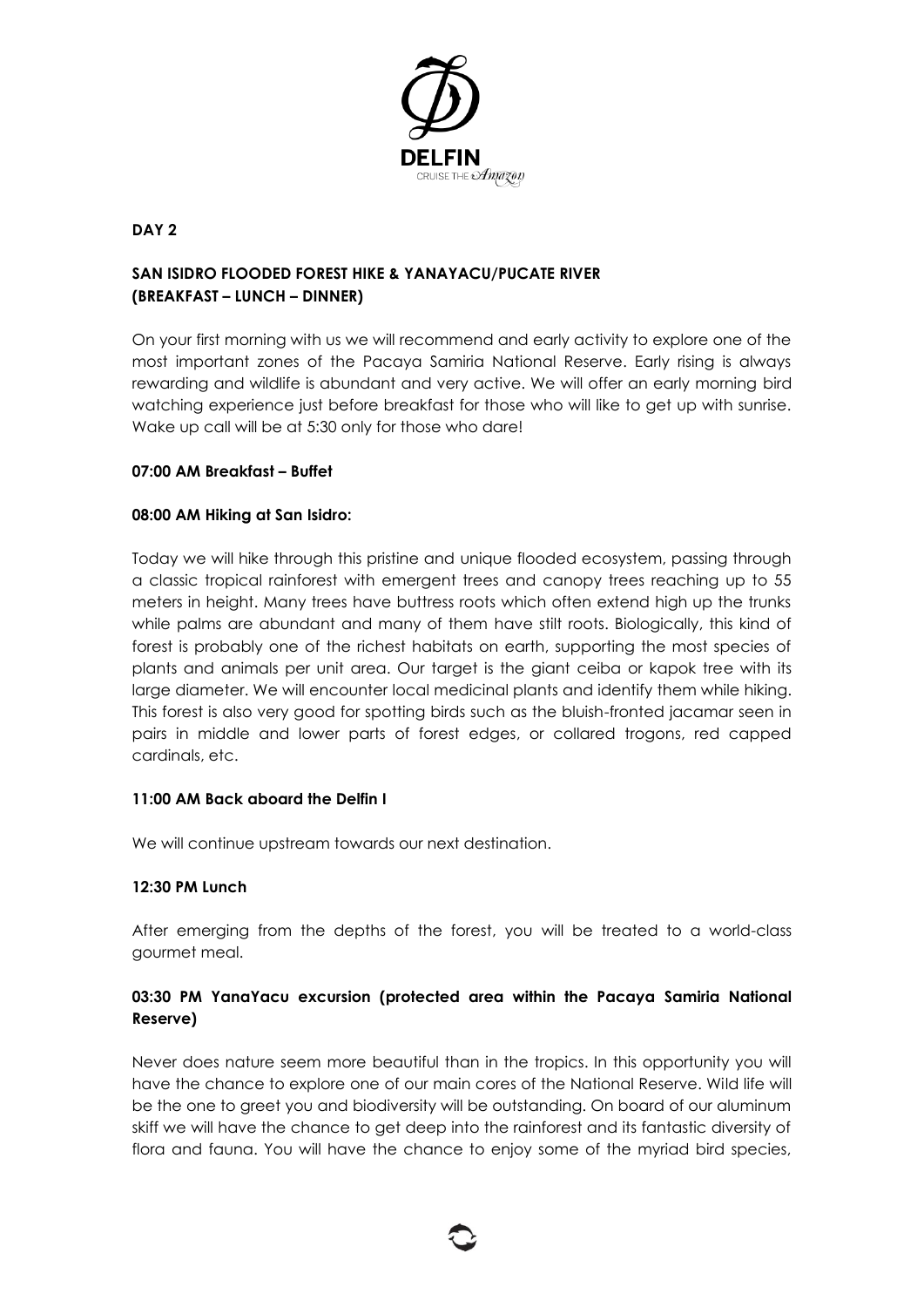

colorful butterflies and other diverse insects, noisy monkey troops and active pink and grey river dolphins. Enjoy the black river waters and discover this mysterious and bountiful destination.

## **06:30 PM Back to the vessel**

We will continue our navigation to our next destination.

## **08:00 PM Dinner**

We will calm your appetite, serving dinner at our cozy dining room; there you will continue enjoying our special food service and unique recipes.

## **09:30 PM Lazy time at our third Deck**

Tonight far from civilization, the stargazing opportunities are unique. While enjoying the sweet breeze of the Amazonian night, the wonderful symphony of the jungle, you can see stars of the northern and southern constellation.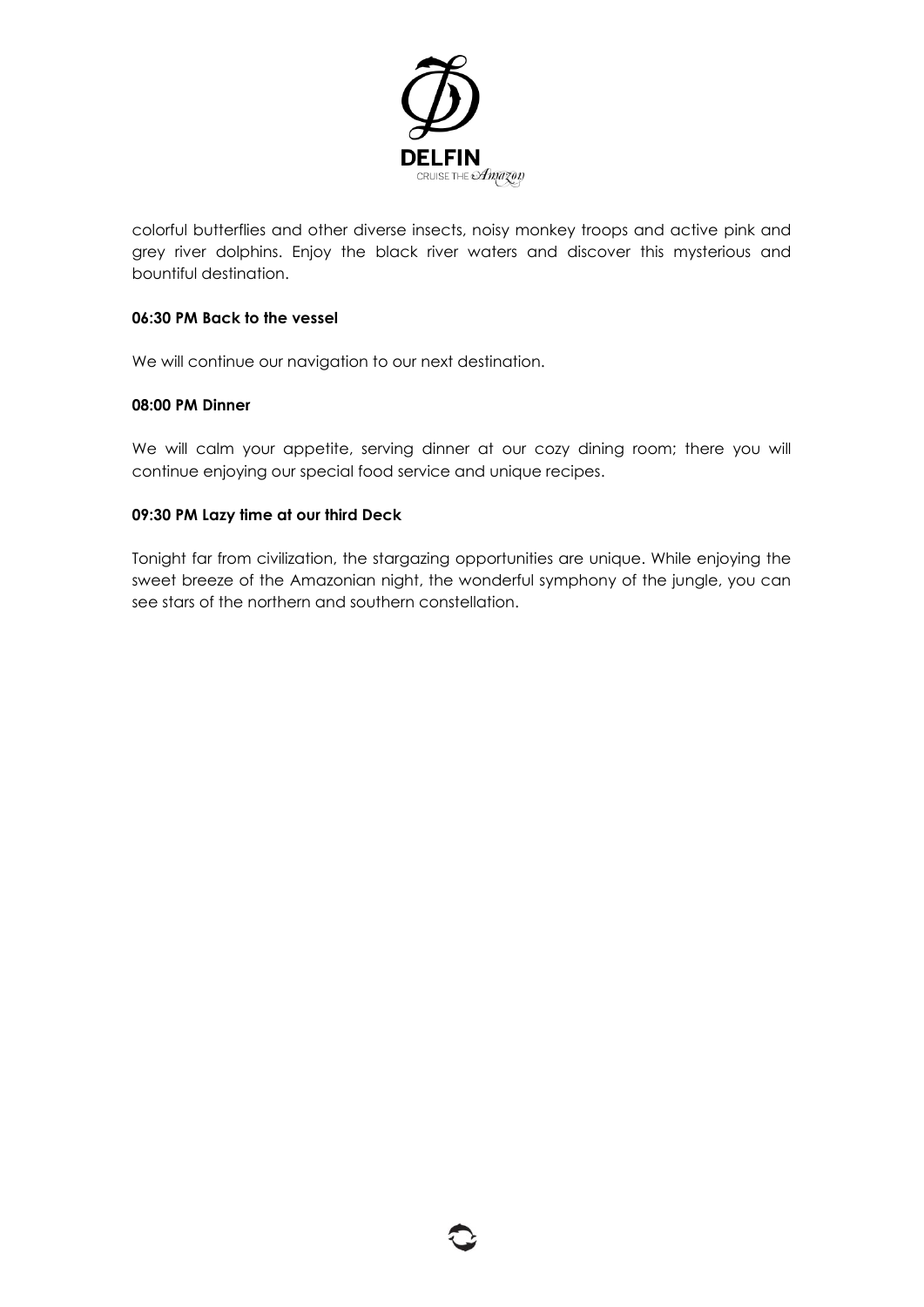

# **DAY 3**

# **CANOPY WALK/ PRIMARY FOREST HIKE, TAWAMPA LAKE /NAUTA CAÑO EXPLORATION (BREAKFAST – LUNCH – DINNER)**

## **07:00 AM Breakfast – Buffet**

You will get used to our wonderful breakfast festival, with all natural juices and really exotic fresh food that our kitchen personnel will point you, we are sure that you have never tasted some of them.

## **08:00 AM Private Reserve "La Posada" canopy walk**

This is a unique opportunity; you will get to the only Canopy Walkway in this area, an experience unequaled in the rainforest! At a height of over 25 meters (85 feet) and extending for 500 meters (one-third of a mile), the Canopy Walkway provides a view of the rainforest from the treetops, the best vantage point for observing Amazon wildlife and vegetation. The Canopy Walkway is accessible to all and requires no special skills or equipment. The suspended walkway is spread between 14 of the area's largest rainforest trees and is one of the longest canopy walkways in the world. You will enjoy "Terra Firma" forest and you will be able to see the differences between your previous hike and this one.

We will be canoeing back through the Tawampa Lake where you will possibly be able to observe giant Arapaima, the largest fresh water fish in the world.

### **10:30 AM Back Aboard the Deflin I**

We will continue our upstream navigation towards the formation of the Amazon River.

### **01:00 PM Lunch**

To continue with your unique adventure, our creative chef will continue amaze you with the innovative creations he has designed for you. While explaining every detail of the local food you will learn more and more about life in this pristine and unique area.

### **04:00 PM Nauta Caño Exploration, fishing experience & night safari**

At this time we will have the chance to explore this small creek, lagoons, its wonderful dynamic and stunning panoramas. Cruising is the best way to experience the diversity of the wildlife that populates the rivers and their neighboring habitats. We will sail quietly near shore, exploring marshes, streams and oxbows.

On board our excursion skiffs, we will head to a beautiful lake for a spectacular spot, where we expect to catch some fish; the target again, will be "piranhas". During the

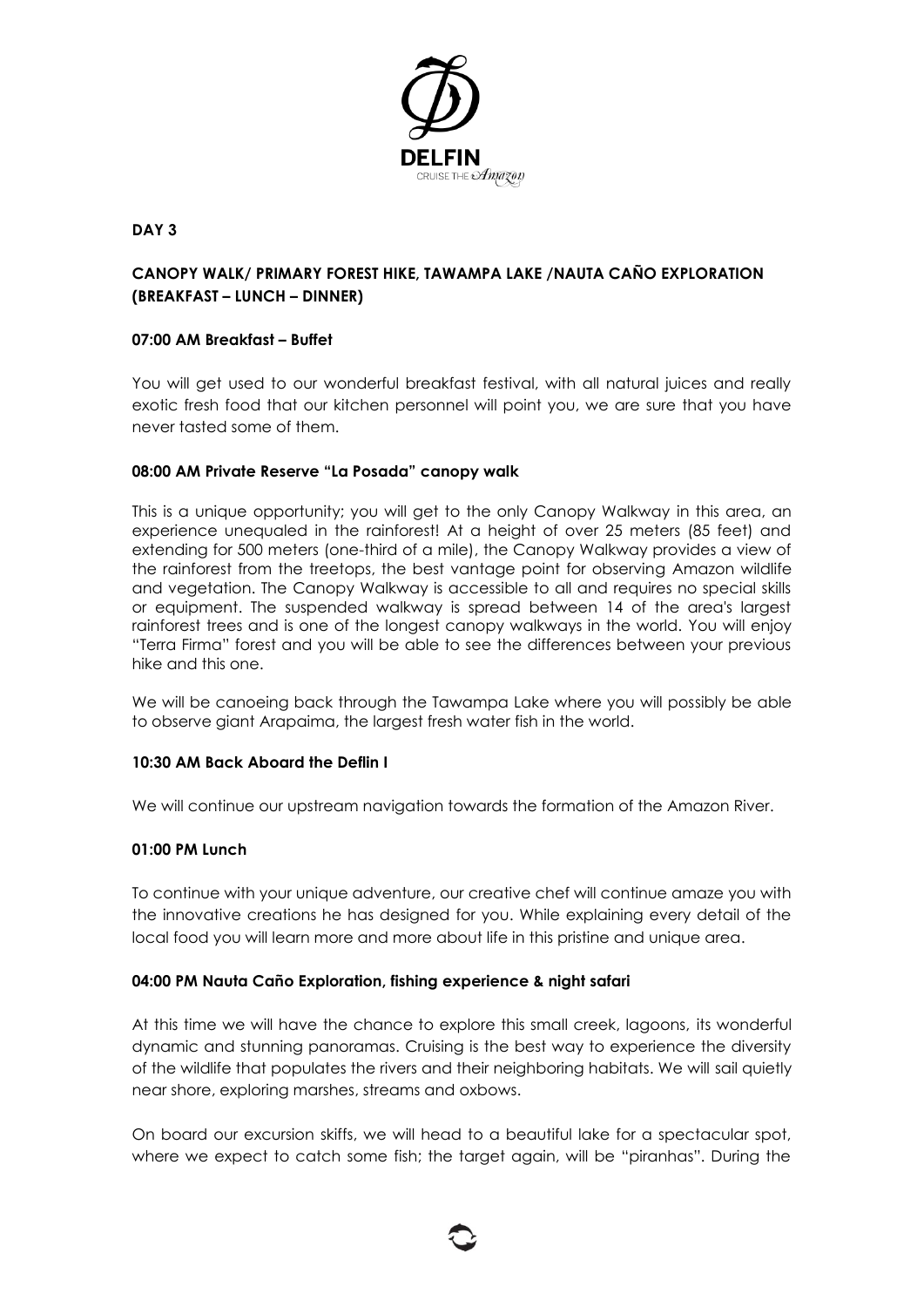

rainier season, river flood and low forest have more than 1 meter (3 ft.) of water standing at the base of the trees. Flowering and fruiting time coincide with this flooding, fish including piranhas swim in among the base of the trees to devour the fruit or chew at their outer coverings. So the undeserved super-carnivore reputation of piranhas as a bloody thirsty fish is really exaggerated. There are 25 different species of piranha in the Amazon basin, black, white, red bellied. They are so smart and fun to catch.

Once it is dark, you will hear the second installment of the jungle symphony. Armed with powerful spot lights, we will start our night safari in search of night herons, pauraques, spectacled owls, up to a dozen species of croaking from the river's edge, and fish bats flying over the water scooping up fish.

Spectacled and black caimans are found in these pristine waters, and our guides will point them out to you. Stargazing at this time is unique while fireflies light up the jungle around us.

# **07:00 PM Back Aboard the Delfin I**

We will continue to our next destination.

### **08:00 PM Dinner**

We will continue to surprise you with the variety of our menu.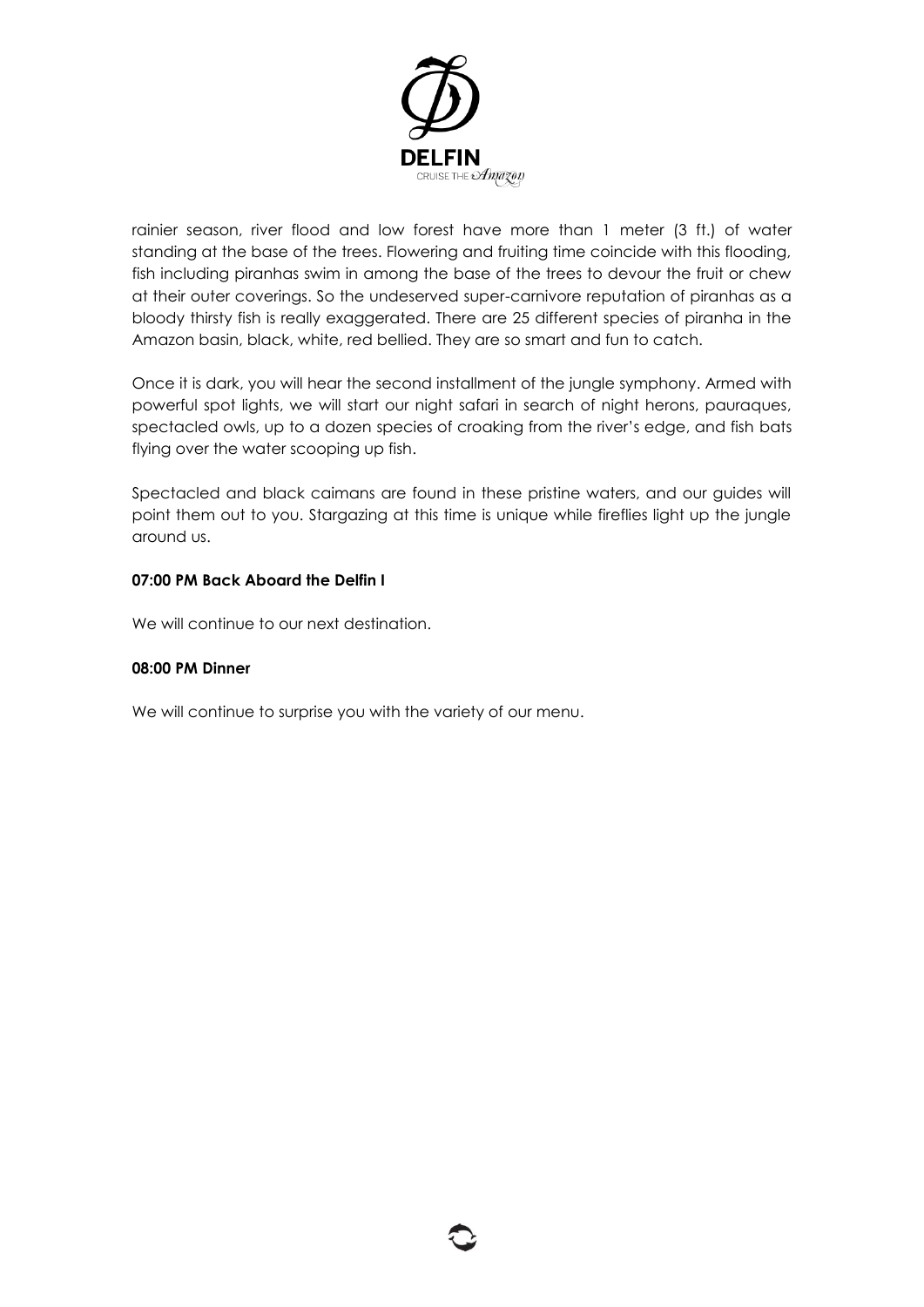

## **DAY 4**

# **AMAZON HEADWATERS & CAÑO PIRAÑA / SAN FRANCISCO HIKE AND LOCAL VILLAGE (BREAKFAST – LUNCH)**

## **07:00 AM Breakfast – Buffet**

You will get used to our wonderful breakfast festival, with all natural juices and really exotic fresh food that our kitchen personnel will point you, we are sure that you have never tasted some of them.

## **08:00 AM Amazon Headwaters & San Francisco Village**

We will wake up at this important and historic place, were the Ucayali & Marañon Rivers merge and give birth to the mighty Amazon River. We will be in the formation of the Amazon River; the two powerful tributaries of the Amazon, the Ucayali and the Marañon River. In this spot, we will search for the most elusive and exotic fresh water pink river dolphin, medium sized, long snout and little or no dorsal fin you will see that they are really pink, they love this place, because is one of their favorite feeding spot.

We will visit San Francisco Village, a local community; you will stroll around their community, their houses and will have the chance to meet how simple their life is. We will be greeted by lots of children who take you to their school to let you know all about it. The local teacher will be around.

They will show you their arts and craft market that will be displayed for you to appreciate their work.

### **10:30 AM Back aboard the Delfin I**

This is also the time to gather all of your things pack your bags and check out.

### **12:00 PM Lunch**

As usual, you will enjoy the diversity of our culinary choices. Our kitchen staff will be there for any special requests.

## **01:00 PM Disembark at Nauta**

We will disembark at our port in Nauta, where a bus will be waiting to take you back to Iquitos.

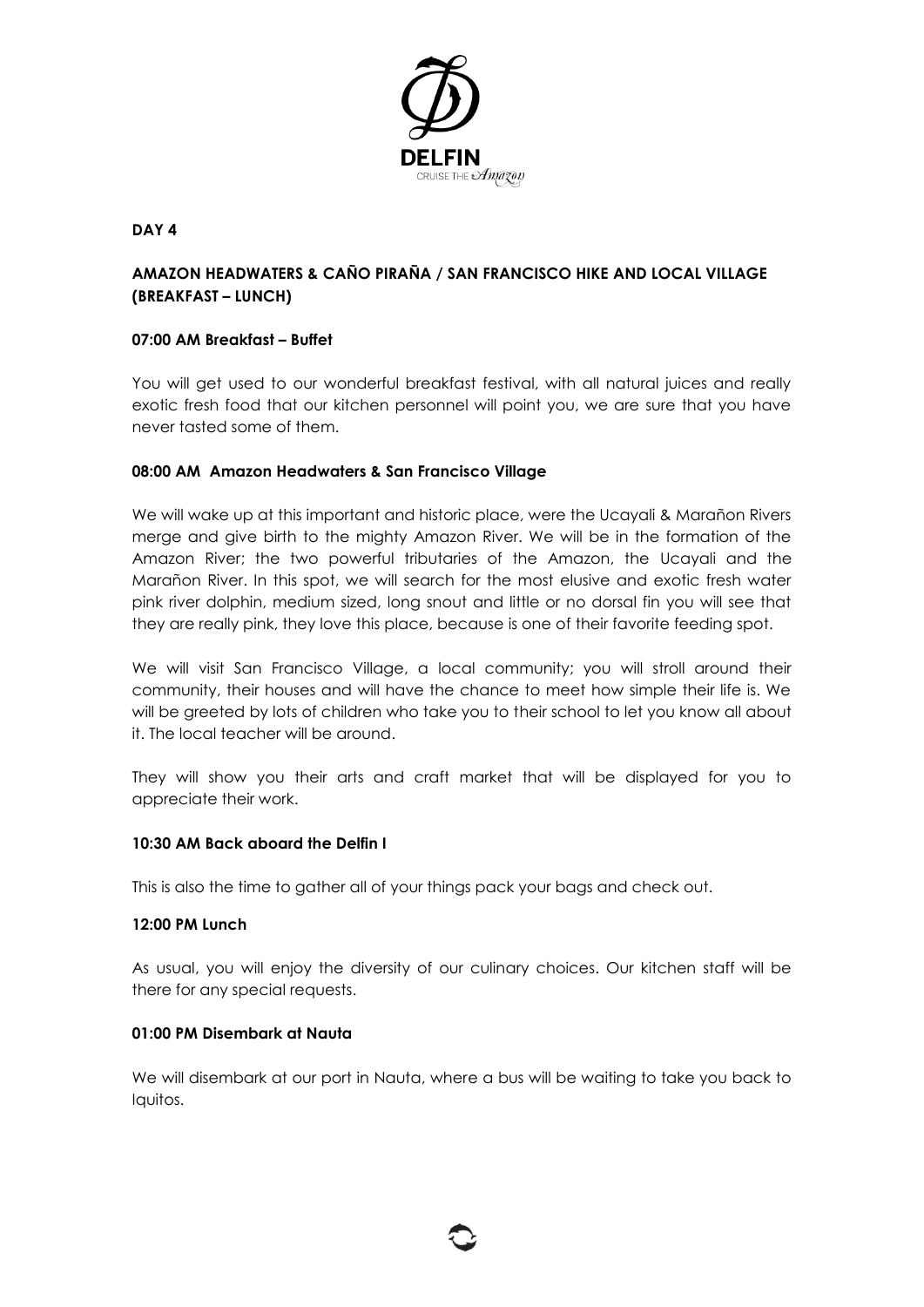

## **02:40 PM Visit the Manatees Rescue Center**

In our way to the Iquitos Airport, we will visit the Rescue & Rehabilitation Center of River Mammals were you will have the chance to meet baby manatees and learn about this pacific and wonderful creatures and why they are in the endangered species list. You are most welcome to help this extraordinary program!

## **05:30 PM Arrive at Iquitos Airport**

Our land personnel will give your boarding passes and help you check in.

Due to unexpected changes with the flights itineraries because of the weather conditions or technical difficulties with the airlines, we suggest you to book the flight Lan 2383 this way you will make on time for your flight to Lima. In case of changes with this flight 2383 we will make sure to do the necessary arrangements for you to arrive on time.

\* Please check with your Naturalist about the weather conditions regarding the usage of Kayaks. If the water level and forecast is permitting, you will be able to sign up for optional Kayaking sessions. These sessions will be conducted in calmed waters, where catch & release fishing and relaxing paddling are ideal. Our kayaks are good for two passengers and your group will always be in the company of your experienced Naturalist.